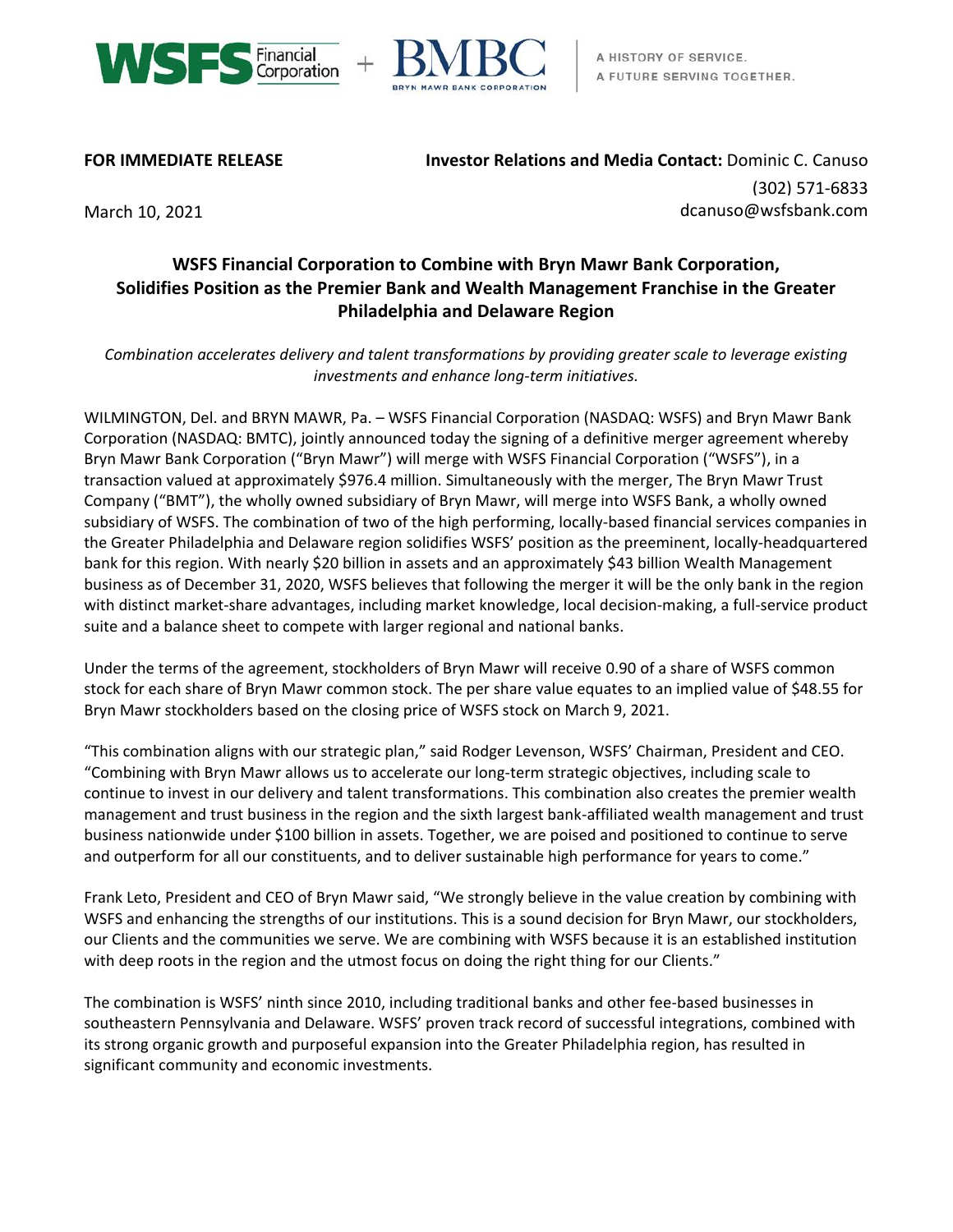



To continue its commitment to the communities it serves, WSFS is making a \$2 million grant to the WSFS Community Foundation to support underserved communities as part of its mission. Both companies' longstanding commitment to serve their communities will remain vital to WSFS' future.

WSFS anticipates consolidating approximately 30% of the combined banking offices due to geographic overlap and optimization opportunities within the network.

WSFS expects pre-tax merger and restructuring costs of approximately \$127 million and to achieve annual cost synergies of approximately \$73 million, once fully phased in by 2023. The merger is expected to be accretive to WSFS' earnings per share in 2022, excluding the one-time merger and restructuring costs noted above, and 13.4% accretive once all synergies are achieved in 2023, generating an internal rate of return (IRR) of approximately 18.0%.

After closing, Frank Leto, President and CEO of Bryn Mawr, will join the Boards of Directors of WSFS Financial and WSFS Bank along with two mutually agreed upon current directors of Bryn Mawr's Board.

The merger agreement has been approved by the boards of directors of both companies. Closing of the transaction is subject to customary approvals by regulators and stockholders of both companies. Pending those approvals, the transaction is expected to close early in the fourth quarter of 2021.

Piper Sandler & Co. acted as financial advisor to WSFS, and its legal counsel was Covington & Burling LLP. Keefe, Bruyette & Woods, Inc., *A Stifel Company*, acted as financial advisor to Bryn Mawr and its legal counsel was Squire Patton Boggs LLP.

WSFS' Rodger Levenson, Chairman, President and CEO and Dominic C. Canuso, Executive Vice President, Chief Financial Officer and Bryn Mawr's President and CEO Frank Leto will host a conference call at 10:00 a.m. ET on March 10, 2021, to discuss the strategic combination. Interested parties may listen to this call by dialing 1-(877) 312-5857 and using audience passcode 3145918. Presentation slides for the conference call are available on the Company's investor relations page at [http://investors.wsfsbank.com/events-presentations.](http://investors.wsfsbank.com/events-presentations) A rebroadcast of the conference call will be available one hour after the completion of the conference call, until March 17, 2021, by calling 1-(855) 859-2056 and using Conference ID 3145918.

###

# **About WSFS Financial Corporation**

WSFS Financial Corporation is a multi-billion-dollar financial services company. Its primary subsidiary, WSFS Bank, is the oldest and largest locally managed bank and trust company headquartered in Delaware and the Greater Philadelphia region. As of December 31, 2020, WSFS Financial Corporation had \$14.3 billion in assets on its balance sheet and \$24.2 billion in assets under management and administration. WSFS operates from 112 offices, 89 of which are banking offices, located in Pennsylvania (52), Delaware (42), New Jersey (16), Virginia (1) and Nevada (1) and provides comprehensive financial services including commercial banking, retail banking, cash management and trust and wealth management. Other subsidiaries or divisions include Arrow Land Transfer, Cash Connect®, Cypress Capital Management, LLC, Christiana Trust Company of Delaware®, NewLane Finance®, Powdermill® Financial Solutions, West Capital Management®, WSFS Institutional Services®, WSFS Mortgage®, and WSFS Wealth® Investments. Serving the Greater Delaware Valley since 1832, WSFS Bank is one of the ten oldest banks in the United States continuously operating under the same name. For more information, please visit [www.wsfsbank.com.](http://www.wsfsbank.com/)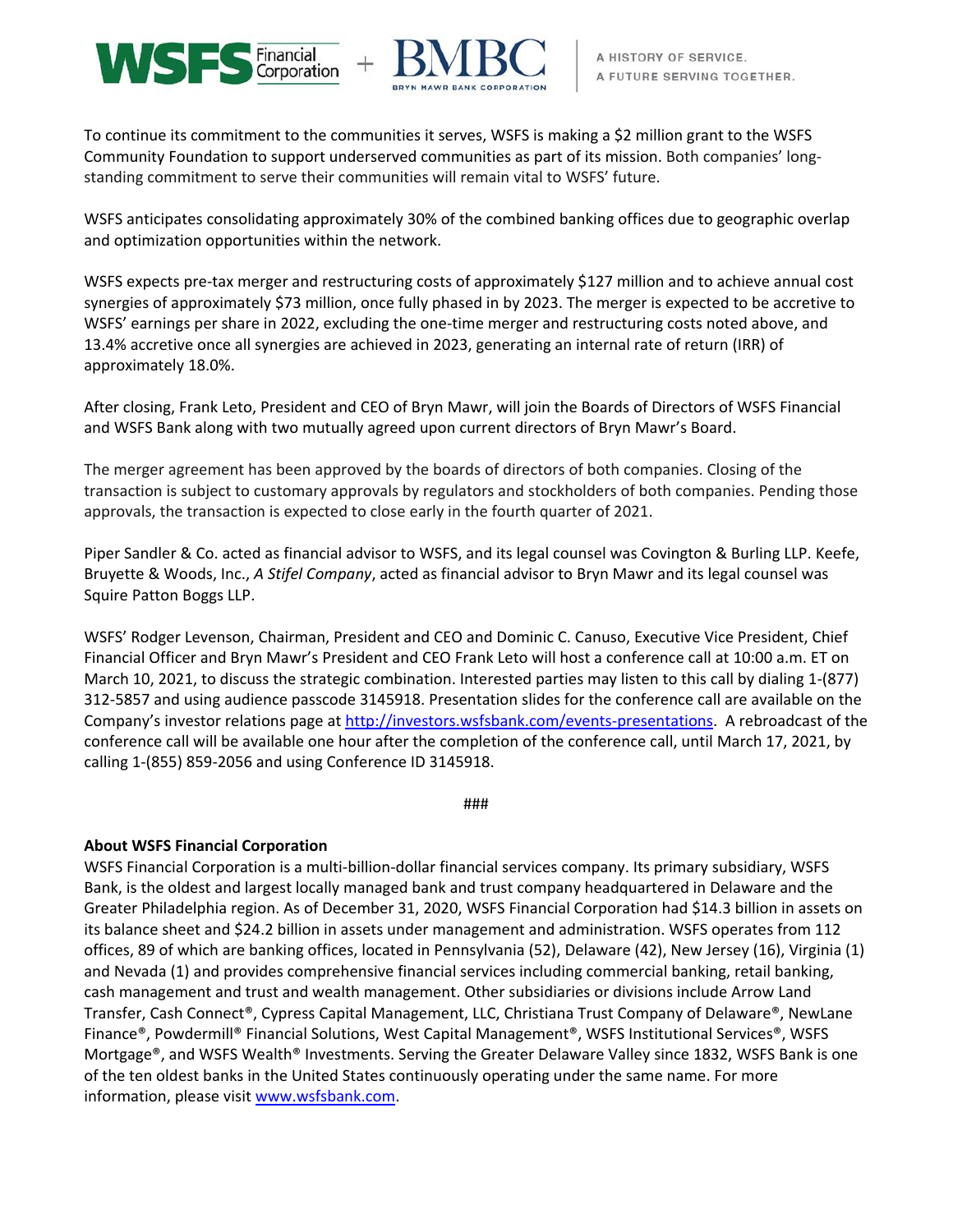



### **About Bryn Mawr Bank Corporation**

Bryn Mawr Bank Corporation (NASDAQ: BMTC), is the holding company for The Bryn Mawr Trust Company which was founded in 1889, and is headquartered in Bryn Mawr, PA. BMT is a locally managed, premier financial services company providing retail and commercial banking; trust administration and wealth management; and insurance and risk management solutions. Bryn Mawr Bank Corporation has \$5.4 billion in corporate assets and \$19 billion in wealth assets under management, administration, supervision, and brokerage (as of 12/31/20). The company operates 41 banking locations, 7 wealth management offices and 2 insurance and risk management locations in the following counties: Montgomery, Chester, Delaware, Philadelphia, and Dauphin Counties in Pennsylvania; New Castle County in Delaware; and Mercer and Camden Counties in New Jersey.

## **Important Additional Information will be Filed with the SEC**

This communication does not constitute an offer to sell or the solicitation of an offer to buy any securities or a solicitation of any vote or approval with respect to the proposed acquisition by WSFS of Bryn Mawr. No offer of securities shall be made except by means of a prospectus meeting the requirements of the Securities Act of 1933, as amended, and no offer to sell or solicitation of an offer to buy shall be made in any jurisdiction in which such offer, solicitation or sale would be unlawful prior to registration or qualification under the securities laws of any such jurisdiction.

In connection with the proposed transaction, WSFS will file with the U.S. Securities and Exchange Commission (the "SEC") a Registration Statement on Form S-4 that will include a joint proxy statement of WSFS and Bryn Mawr and a prospectus of WSFS (the "Joint Proxy/Prospectus"), and each of WSFS and Bryn Mawr may file with the SEC other relevant documents concerning the proposed transaction. The definitive Joint Proxy/Prospectus will be mailed to stockholders of WSFS and Bryn Mawr. STOCKHOLDERS ARE URGED TO READ THE REGISTRATION STATEMENT AND THE JOINT PROXY/PROSPECTUS REGARDING THE PROPOSED TRANSACTION CAREFULLY AND IN THEIR ENTIRETY WHEN THEY BECOME AVAILABLE AND ANY OTHER RELEVANT DOCUMENTS FILED WITH THE SEC BY WSFS AND BRYN MAWR, AS WELL AS ANY AMENDMENTS OR SUPPLEMENTS TO THOSE DOCUMENTS, BECAUSE THEY WILL CONTAIN IMPORTANT INFORMATION ABOUT WSFS, BRYN MAWR AND THE PROPOSED TRANSACTION.

Free copies of the Registration Statement and the Joint Proxy/Prospectus, as well as other filings containing information about WSFS and Bryn Mawr, may be obtained at the SEC's website (http://www.sec.gov) when they are filed. You will also be able to obtain these documents, when they are filed, free of charge, by directing a request to WSFS Financial Corporation, WSFS Bank Center, 500 Delaware Avenue, Wilmington, Delaware 19801 or by directing a request to Bryn Mawr Bank Corporation, 801 Lancaster Avenue, Bryn Mawr, Pennsylvania 19010.

#### **Participants in the Solicitation**

WSFS, Bryn Mawr and certain of their respective directors and executive officers may be deemed to be participants in the solicitation of proxies from the stockholders of WSFS or Bryn Mawr in respect of the proposed transaction. Information about WSFS' directors and executive officers is available in its proxy statement for its 2020 annual meeting of stockholders, which was filed with the SEC on March 23, 2020, and other documents filed by WSFS with the SEC. Information regarding Bryn Mawr's directors and executive officers is available in its proxy statement for its 2020 annual meeting of stockholders, which was filed with the SEC on March 6, 2020, and other documents filed by Bryn Mawr with the SEC. Information regarding the persons who may, under the rules of the SEC, be deemed participants in the proxy solicitation and a description of their direct and indirect interests, by security holdings or otherwise, will be contained in the Joint Proxy/Prospectus and other relevant materials to be filed with the SEC when they become available. Free copies of this document may be obtained as described in the preceding paragraph.